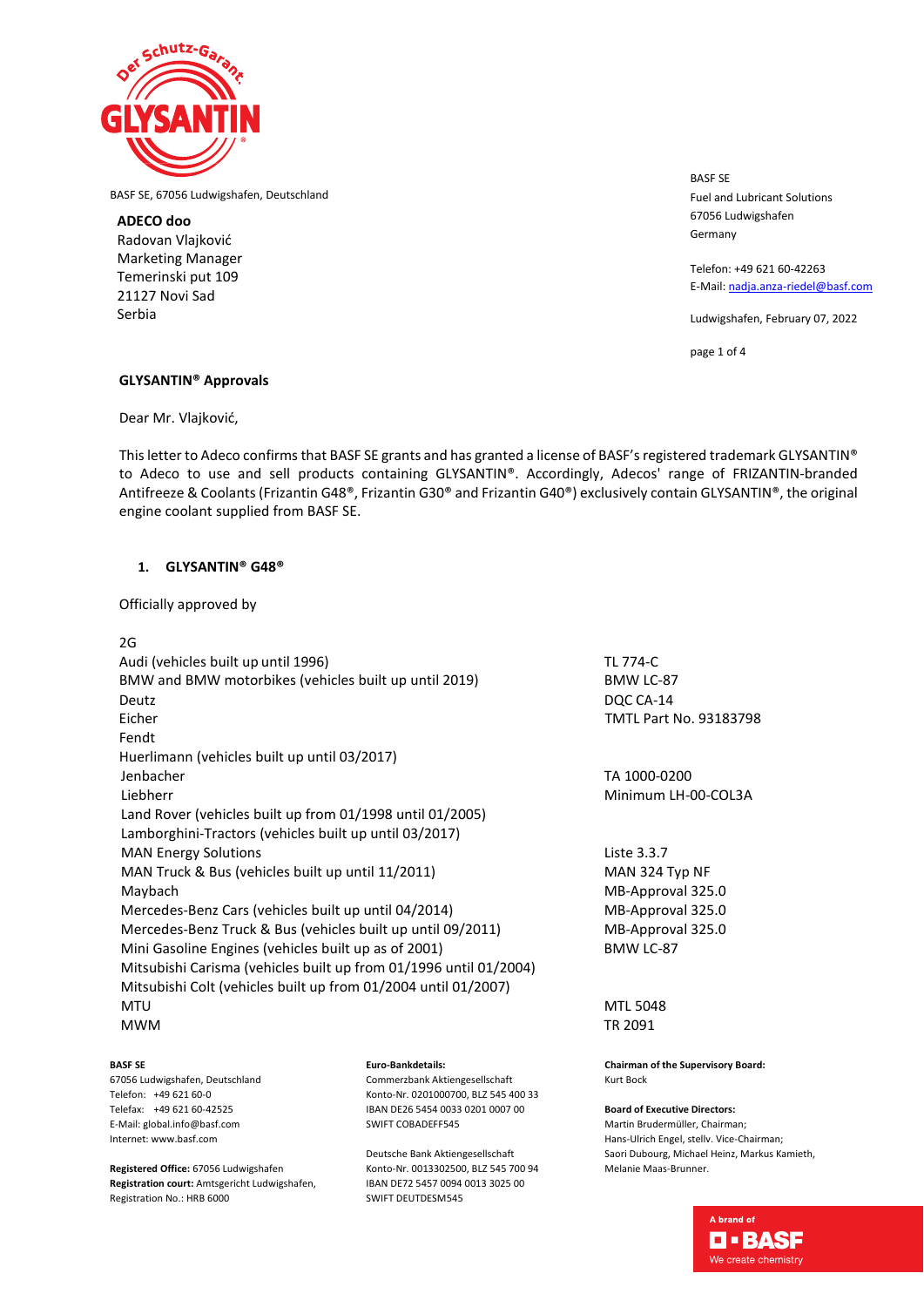

Seite 2 von 4

| Porsche (vehicles built up until 1995)                      |                   |
|-------------------------------------------------------------|-------------------|
| Opel / Vauxhall (vehicles built up until 2000)              | B 040 0240        |
| Rolls-Royce (vehicles built up from 1998)                   | BMW LC-87         |
| Saab (vehicles built up until 2000)                         | 690 1599          |
| Same (vehicles built up until 03/2017)                      |                   |
| SEAT (vehicles built up until 1996)                         | TL 774-C          |
| <b>SETRA</b>                                                | MB-Approval 325.0 |
| Skoda (vehicles built up until 1998)                        | <b>TL 774-C</b>   |
| SMART (vehicles built up until 10/2014)                     | MB-Approval 325.0 |
| Van Hool                                                    |                   |
| Volkswagen (vehicles built up until 1996)                   | TL 774-C          |
| Volvo Trucks (vehicles built up from 01/1991 until 01/2005) | TR 1286083        |
| Zastava                                                     |                   |

GLYSANTIN® G48® Ready Mixed is additionally approved for SETRA, Mercedes-Benz Cars for vehicles built up until 04/2014 against MB-Approval 326.0 and for Mercedes-Benz Truck & Bus for vehicles built up until 09/2011.

The product also protects: Alfa Romeo, Atlas, Bentley, Briliance (Zhonghua), Ferrari, Fiat, Ford, Jaguar, Jinbei (Briliance), Lada, Lancia, Lotus, Mahindra, Morgan, Toyota.

## **2. GLYSANTIN® G30®**

Officially approved by:

| Audi (vehicles built up until 07/2007)                         | TL 774-D/F                          |
|----------------------------------------------------------------|-------------------------------------|
| Bentley (vehicles built between 2005 and 08/2008)              | TL 774-D/F                          |
| Besturn (FAW)                                                  |                                     |
| <b>DAF</b>                                                     | MAT 74002                           |
| Deutz                                                          | DQC CB-14                           |
| Ferrari                                                        |                                     |
| Lamborghini (vehicles built up from 01/1997 until 01/2008)     | TL 774-D/F                          |
| <b>MAN Truck and Bus</b>                                       | MAN 324 Typ SNF                     |
| Mercedes-Benz Truck & Bus                                      | MB Approval 325.3                   |
| Mini One D, Cooper D (vehicles built up between 2007 and 2011) | BMW LC-07                           |
| MTU                                                            | <b>MTL 5048</b>                     |
| Porsche (vehicles built up from 01/1996 and 01/2009)           | TL 774-D/F                          |
| Siemens Gamesa                                                 |                                     |
| SEAT (vehicles built up from 01/1997 until 01/2007)            | TL 774-D/F                          |
| <b>SETRA</b>                                                   | MB Approval 325.3/326.3 (Ready Mix) |
| <b>Solaris</b>                                                 |                                     |
| Skoda (vehicles built up from 01/1998 and 08/2008)             | TL 774-D/F                          |
|                                                                |                                     |

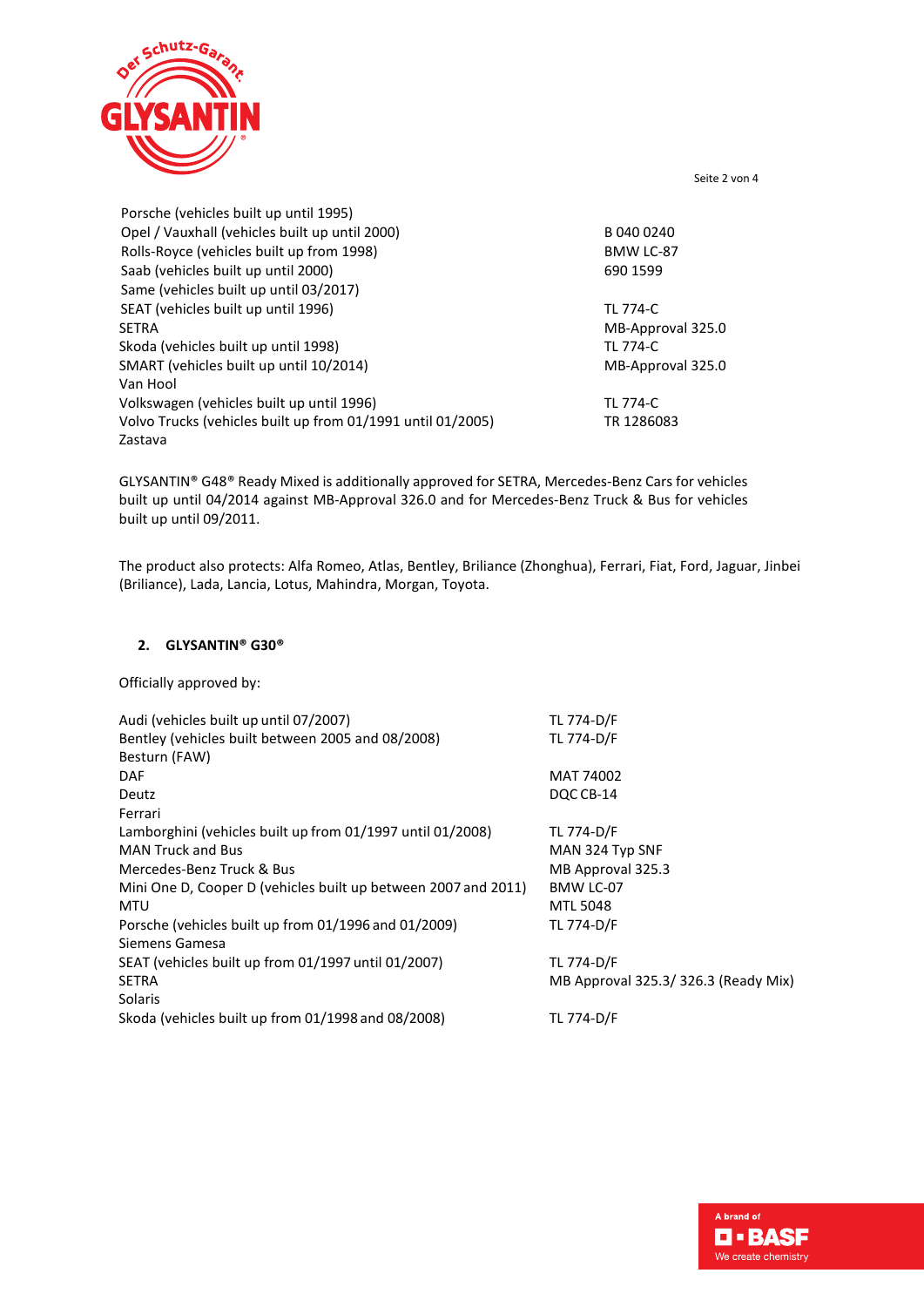

Van Hool VW (vehicles built up between 01/1997 and 08/2008) TL 774-D/F Seite 3 von 4

GLYSANTIN G30® Ready Mixed is additionally approved against MB-Approval 326.3.

The product also protects: Alfa Romeo, Aprilia, Chevrolet, Chrysler, Citroen, Dacia, Daewoo, Daihatsu, Dodge, Fengshen (DongFeng), Fiat, Ford, Fuso, Gilera, GMC, Harley-Davidson, Hino, Hitachi, Honda, Hyundai, Iveco, Jaguar, Jeep, Kawasaki, Kia, KTM, Kymco, Lancia, Land Rover, Lexus, Lotus, Mazda, Mitsubishi, Nissan, Opel, Peugeot, Piaggio, Renault, Renault Truck, Rover, Saab, Smart, Subaru, Suzuki, SYM, TGB, Toyota, Tianjin, Triumph, Vauxhall, Volvo Construction & Trucks, Yamaha, wind turbines.

# **3. GLYSANTIN® G40®**

Officially approved by:

| Audi (vehicles built as from 08/2007)                      | <b>TL 774-G</b>                     |
|------------------------------------------------------------|-------------------------------------|
| Bentley (vehicles built as from 2008)                      | <b>TL 774-G</b>                     |
| Bugatti (vehicles built as from 2008)                      | <b>TL 774-G</b>                     |
| Claas                                                      |                                     |
| Cummins                                                    | CES 14603                           |
| Deutz                                                      | DQC CC-14                           |
| Ducati                                                     | TL 774-G                            |
| Irizar                                                     |                                     |
| Lamborghini (vehicles built as from 2009)                  | <b>TL 774-G</b>                     |
| Liebherr (vehicles built as from 2015)                     | Minimum LH-01-COL3A                 |
| MAN Energy Solutions (MAN engine type MAN 175D)            | BASF-CW-GLY00G40-01                 |
| MAN Truck & Bus (vehicles built as from 12/2012)           | MAN 324 Typ Si-OAT                  |
| Mercedes-Benz Cars (vehicles built as from 05/2014)        | MB-Approval 325.6                   |
| Mercedes-Benz Truck & Bus (vehicles built as from 10/2011) | MB-Approval 325.5                   |
| MTU (selected engines)                                     | <b>MTL 5048</b>                     |
| Porsche (vehicles built as from 2010)                      | <b>TL 774-G</b>                     |
| SEAT (vehicles built as from 2008)                         | TL 774-G                            |
| <b>SETRA</b>                                               | MB-Approval 325.5/326.5 (Ready Mix) |
| Skoda (vehicles built as from 09/2008)                     | <b>TL 774-G</b>                     |
| Volkswagen (vehicles built as from 09/2008)                | TL 774-G                            |
|                                                            |                                     |

GLYSANTIN® G40® Ready Mixed is additionally approved for Mercedes-Benz Cars for vehicles built as from 05/2014 against MB-Approval 326.6 and for Mercedes-Benz Truck & Bus against MB-Approval 326.5 for vehicles built as from 10/2011.

The product also protects: Faun, FIAT (GAC), Huansu (BAIC), Infiniti, Tadano, Weiwang (BAIC).